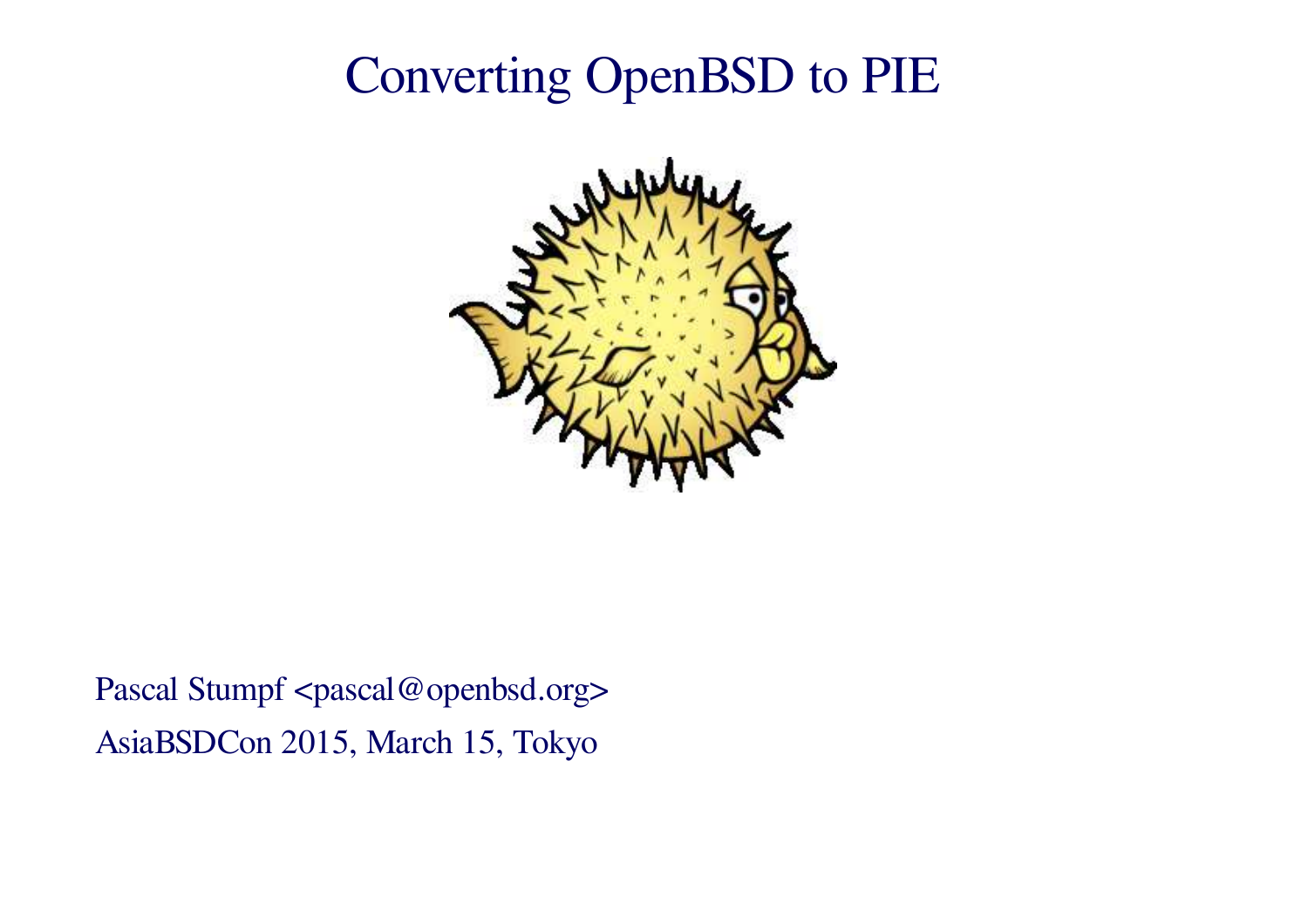### Introduction: Return-oriented Programming

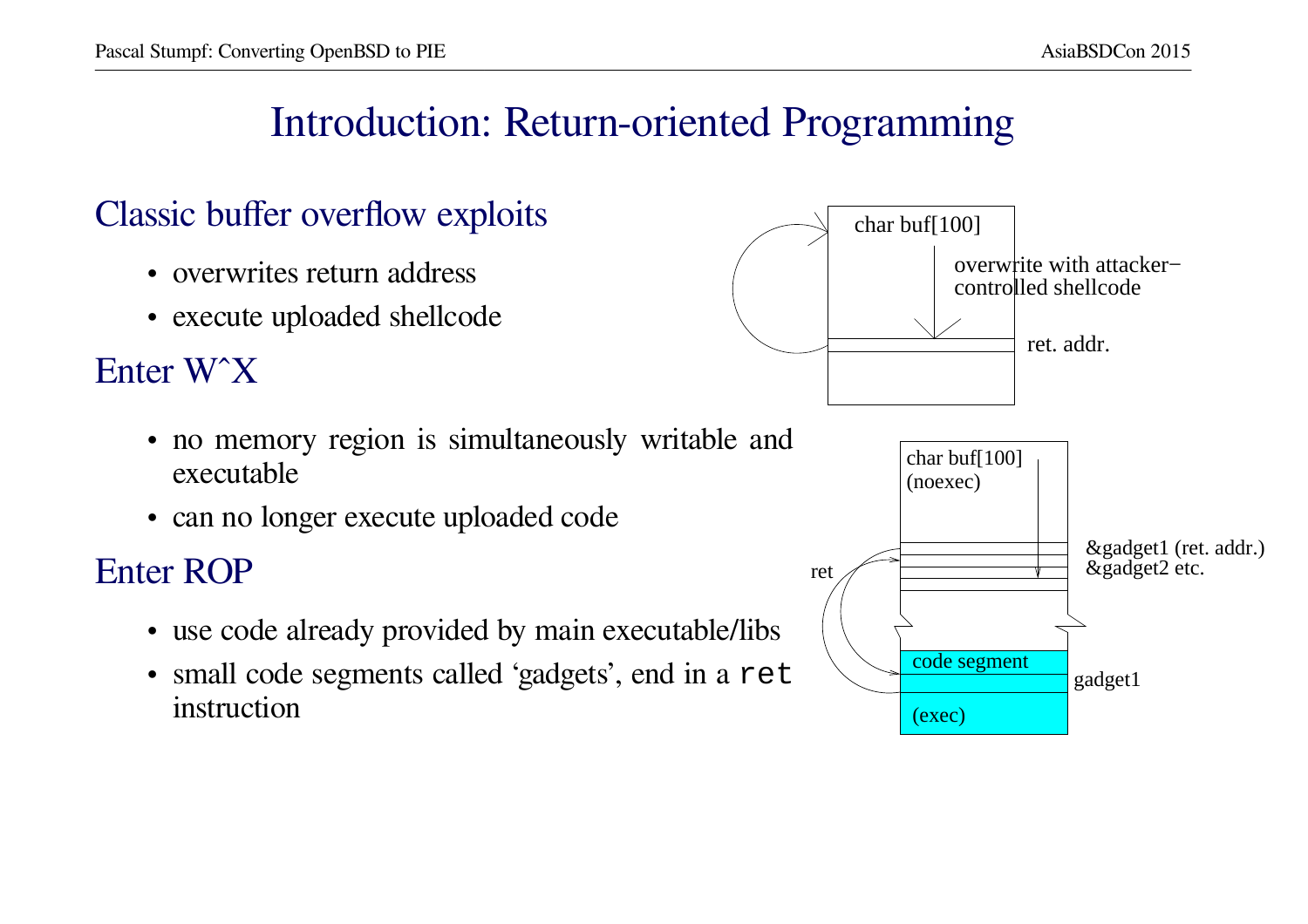- overwrite return adress with address of first gadget, then subsequent gadgets
- search for gadgets: look for  $\texttt{ret}$ , then search backwards for useful computations
- easier on architectures with variable instruction length  $(x86)$ : 0xc3 anywhere can become an unintentional  $r \in \mathbb{R}$ .
- not confined to ret, see: *Checkoway et al., 'Return-oriented Programming without returns'*.
- automated tools for 'gadget mining':<br>https://aithub.com/JonathanSelven/ https://github.com/JonathanSalwan/ROPgadget Metasploit: msfrop
- goal: **Turing-completeness** (though not even strictly necessary)
- $\Rightarrow$  compiler for arbitrary code, see: *Buchanan et al., 'When Good Instructions go*<br>*hade Careguliting Betwee Oriented Preservative to PISC bad: Generalizing Return-Oriented Programming to RISC'.*

Conclusion: ROP is a powerful, pervasive and highly automated exploit technique that has to be taken seriously by OS vendors and application writers.

It is not a theoretical threat.

Fortunately, there's a decent mitigation: Address space layout randomisation (ASLR).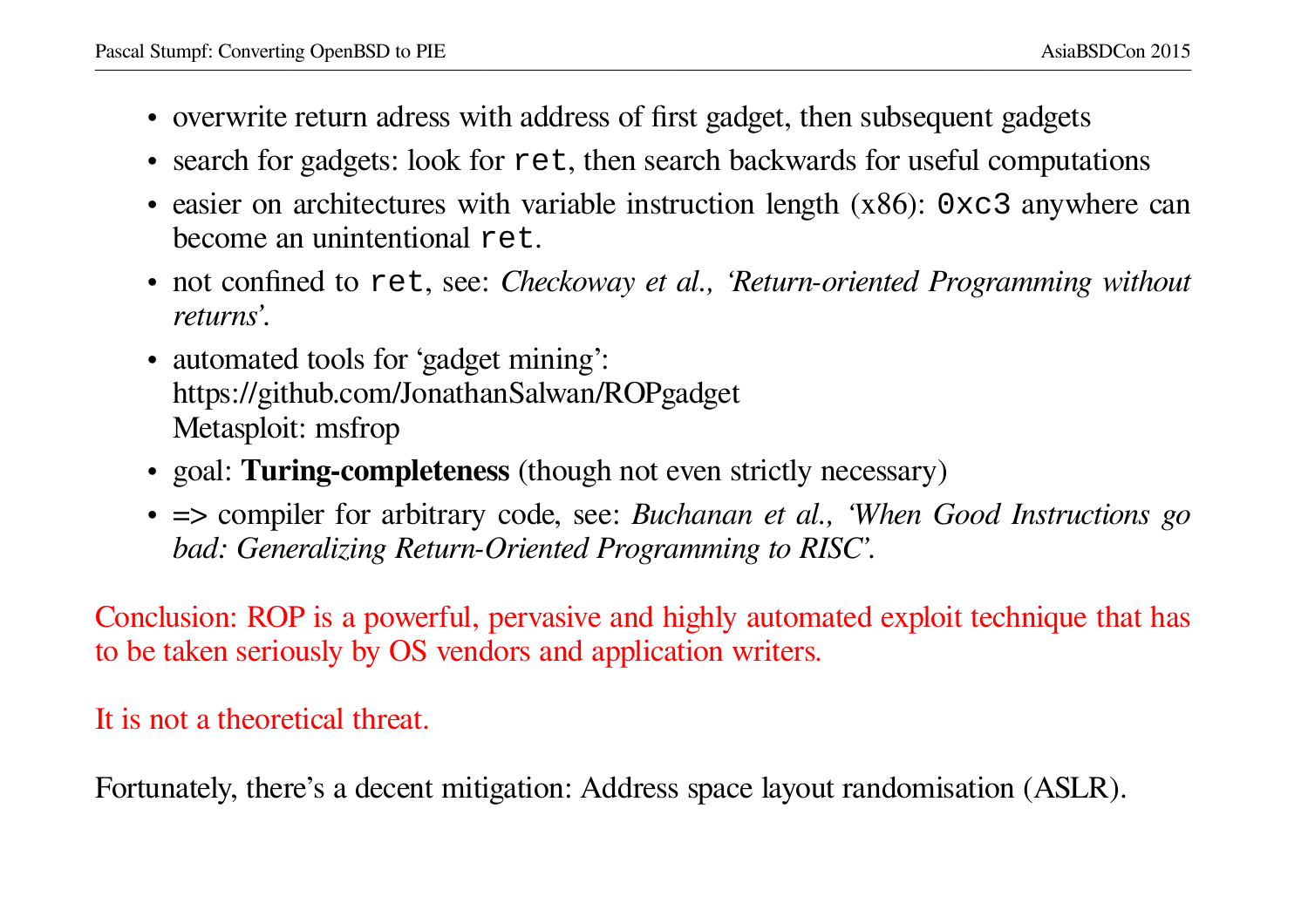# **ASLR** in OpenBSD

- OpenBSD has randomised the location and order of libraries since 3.4 (Nov 2003).
- each library has its own base address (also, random StackGap and  $mmap(2)$ )

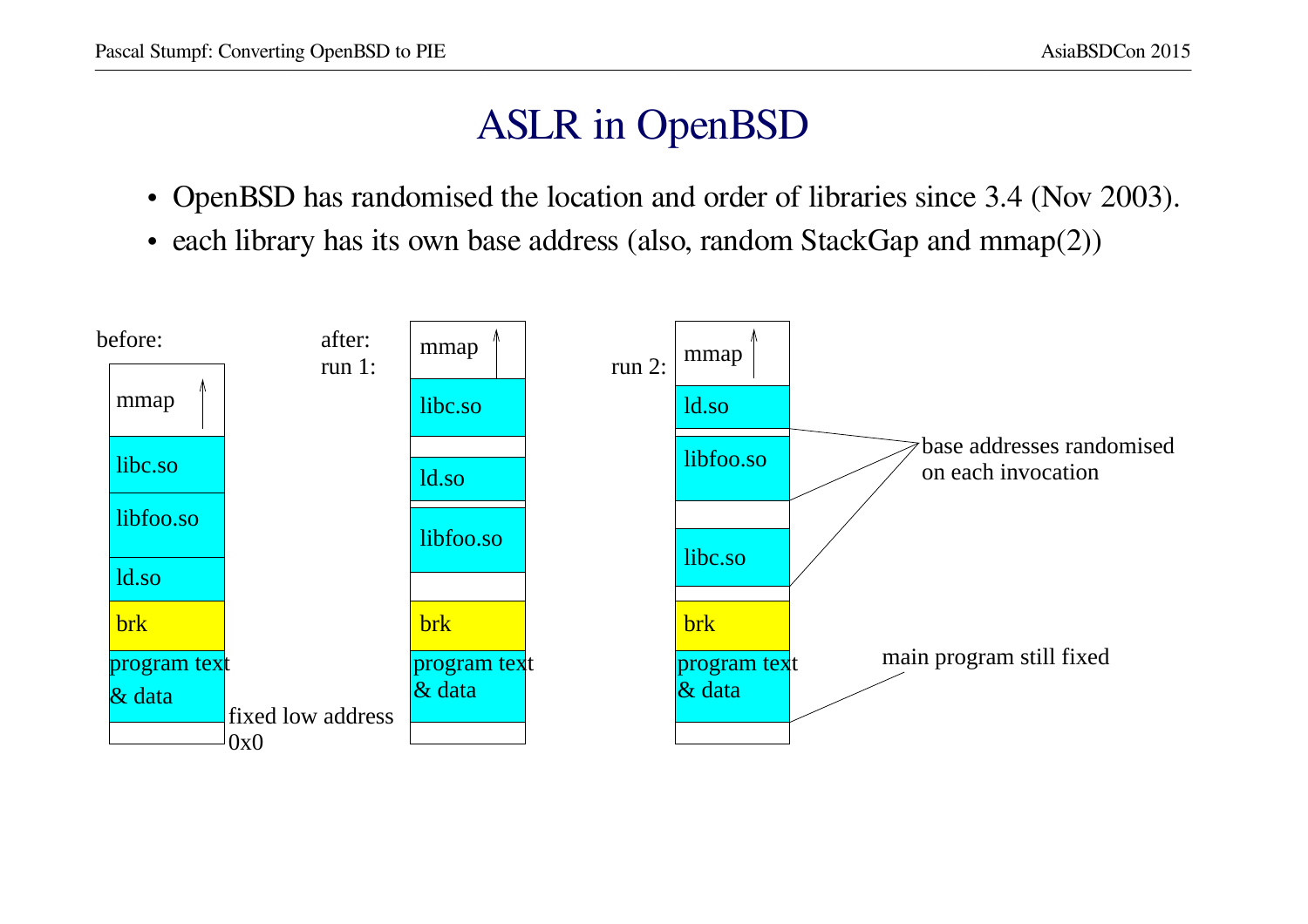### **Introducing PIE**

- PIC model allows shared libraries to be loaded anywhere in memory
- references to functions and global data go through tables of indirection: GOT (global offset table) and PLT (procedure linkage table)
- $\cdot$  'PIC for executables': PIE
- local global variables/functions can be optimised in PIE
- support added to GCC and GNU binutils in 2003
- complete support implemented in OpenBSD 4.5 by kurt@
- adjustments to kernel, runtime linker, debugger etc.
- cc -fpie -pie foo.c to produce a PIE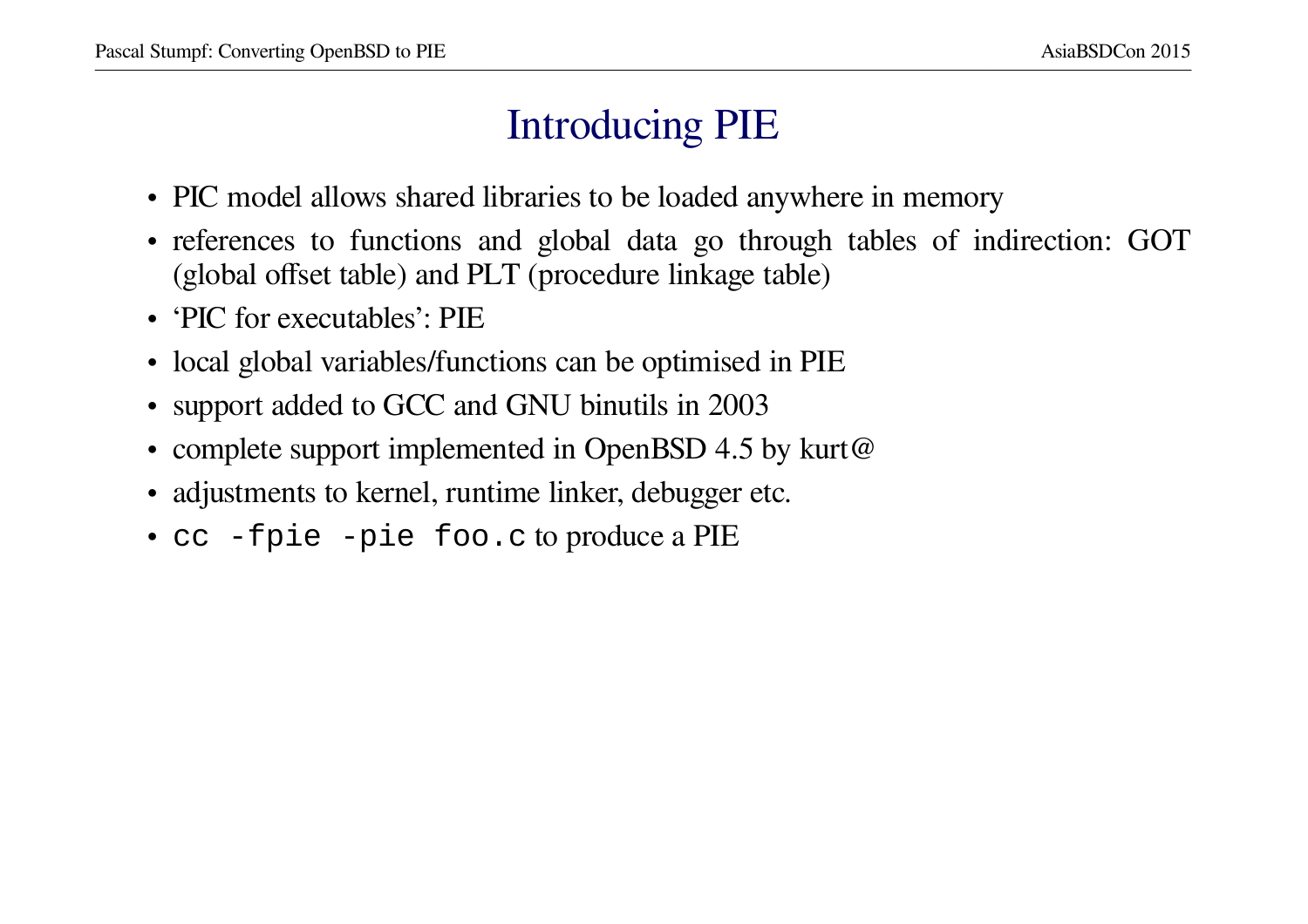### PIE address space



ROP against main program using absolute addresses impossible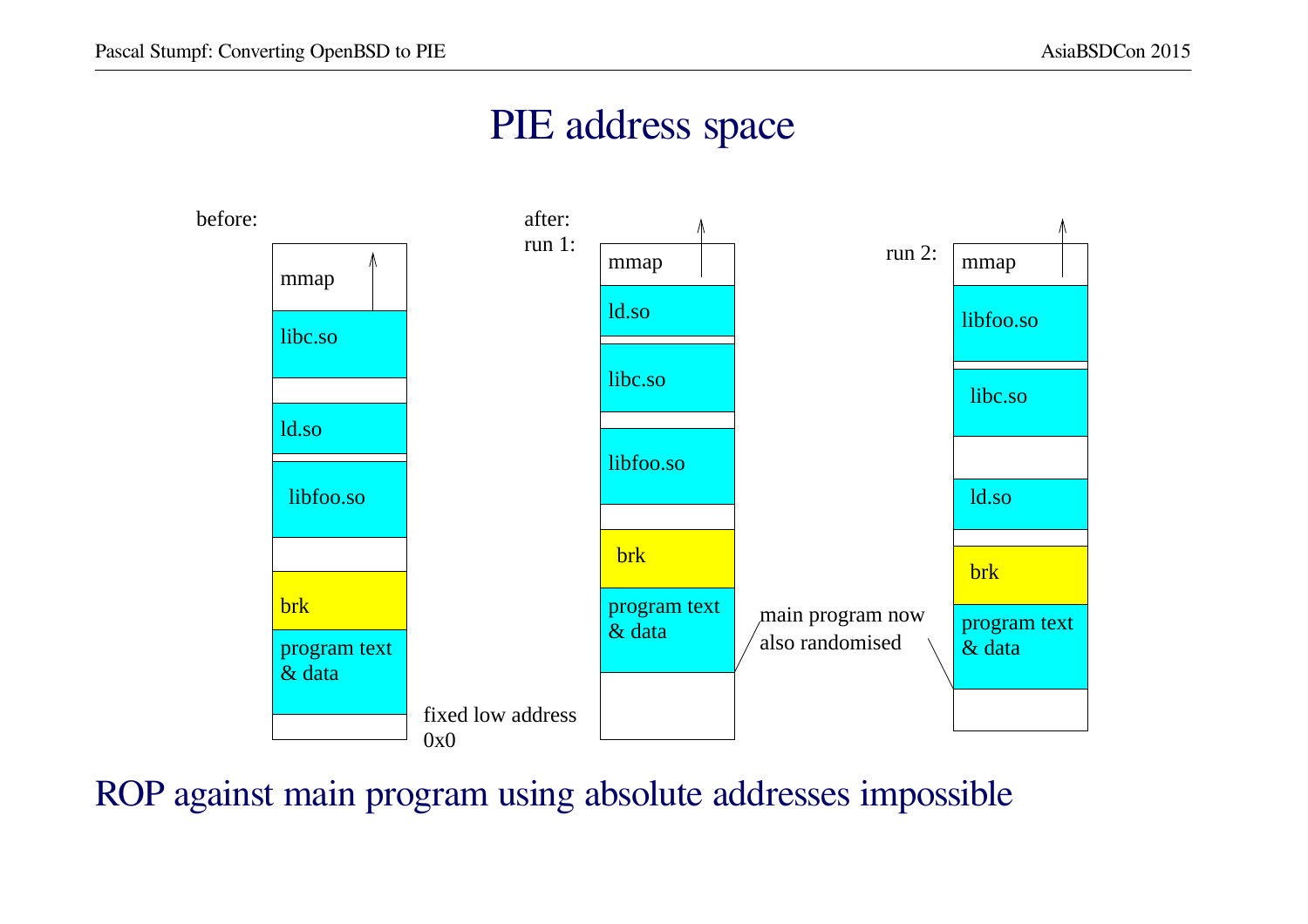### OpenBSD: Secure by default

- knobs are for knobs
- security: not hidden behind a sysctl, not a  $66k$  line kernel patch, not a compiler flag
- we try to turn on as many mitigations as possible **by default** and see what breaks
- with the goal of keeping Firefox, LibreOffice, GNOME, KDE4 etc. working
- examples: ProPolice, random mmap, malloc junking, increased StackGap size, fail on overlapping mem ${\rm cpy}$  ( 3 )
- all default, all across the system, all have found bugs in upstream software
- knobs provided to turn **on** security features can be abused by an attacker to turn them **off**.
- therefore: plan was all along to deploy PIE on a large scale, **compiler default**
- work started by kurt@, taken up again at  $g2k12$
- finalised during 5.3 release cycle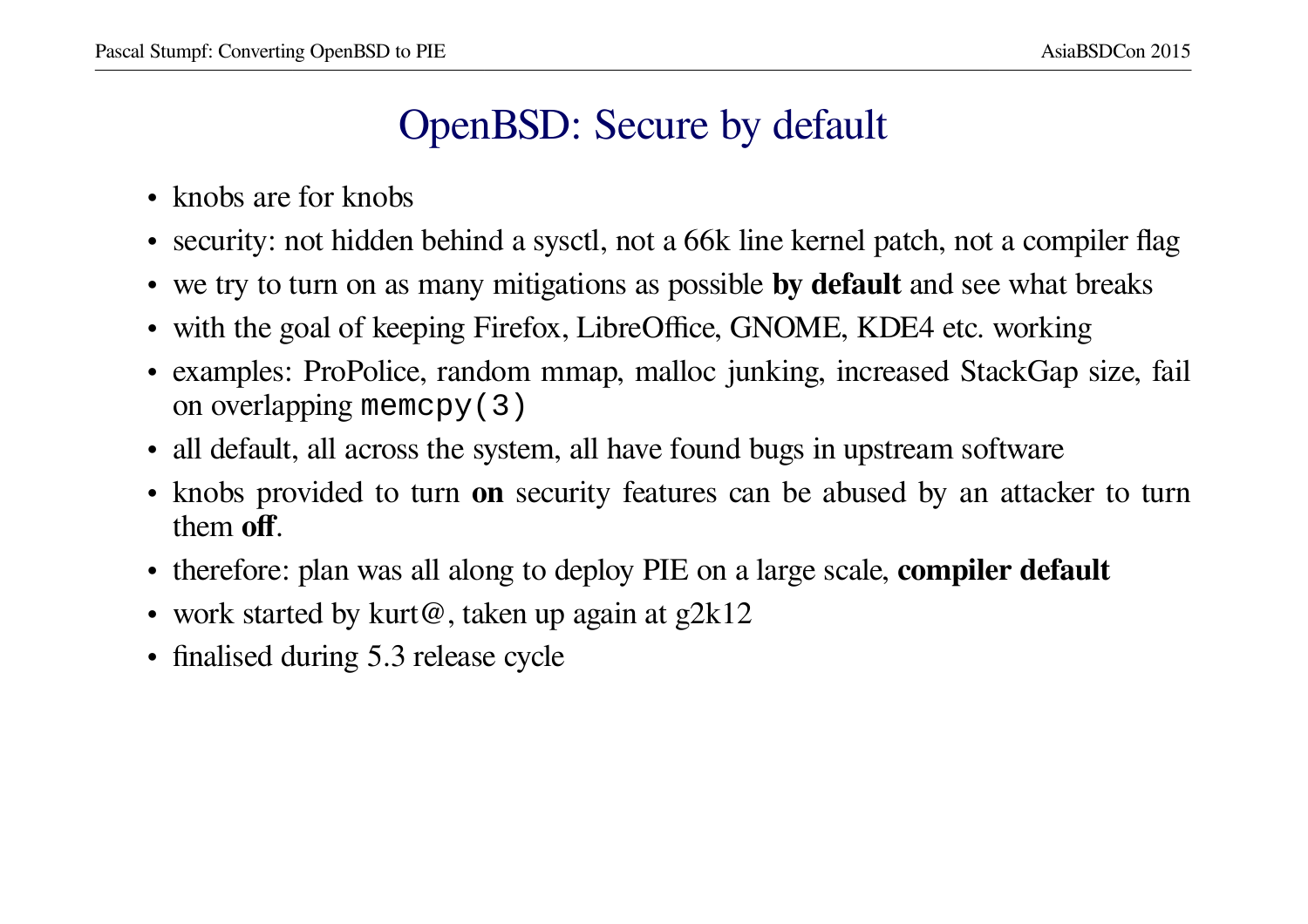# The gory details

### GCC implementation

- similar to -fstack-protector, but controlled via bsd.own.mk on an archdependent basis: default value of GCC's flag pie variable is passed directly (1) for small  $-Fpie$ , 2 for big  $-FPIE$ )
- exception: profiling code  $-p$  and  $-pq$  (profiling stack does not support PIC)

#### **Binutils**

- /usr/bin/ld likewise defaults to -pie
- flag added to turn off PIE: -nopie
- problem:  $cc$  -static foo.o -o foo produces binary with static libs, but depending on  $1d$ . so  $\Rightarrow$  make  $\neg$  static imply  $\neg$  nopie

PIE\_ARCH=alpha amd64 hppa i386 mips64 mips64el powerpc sh sparc64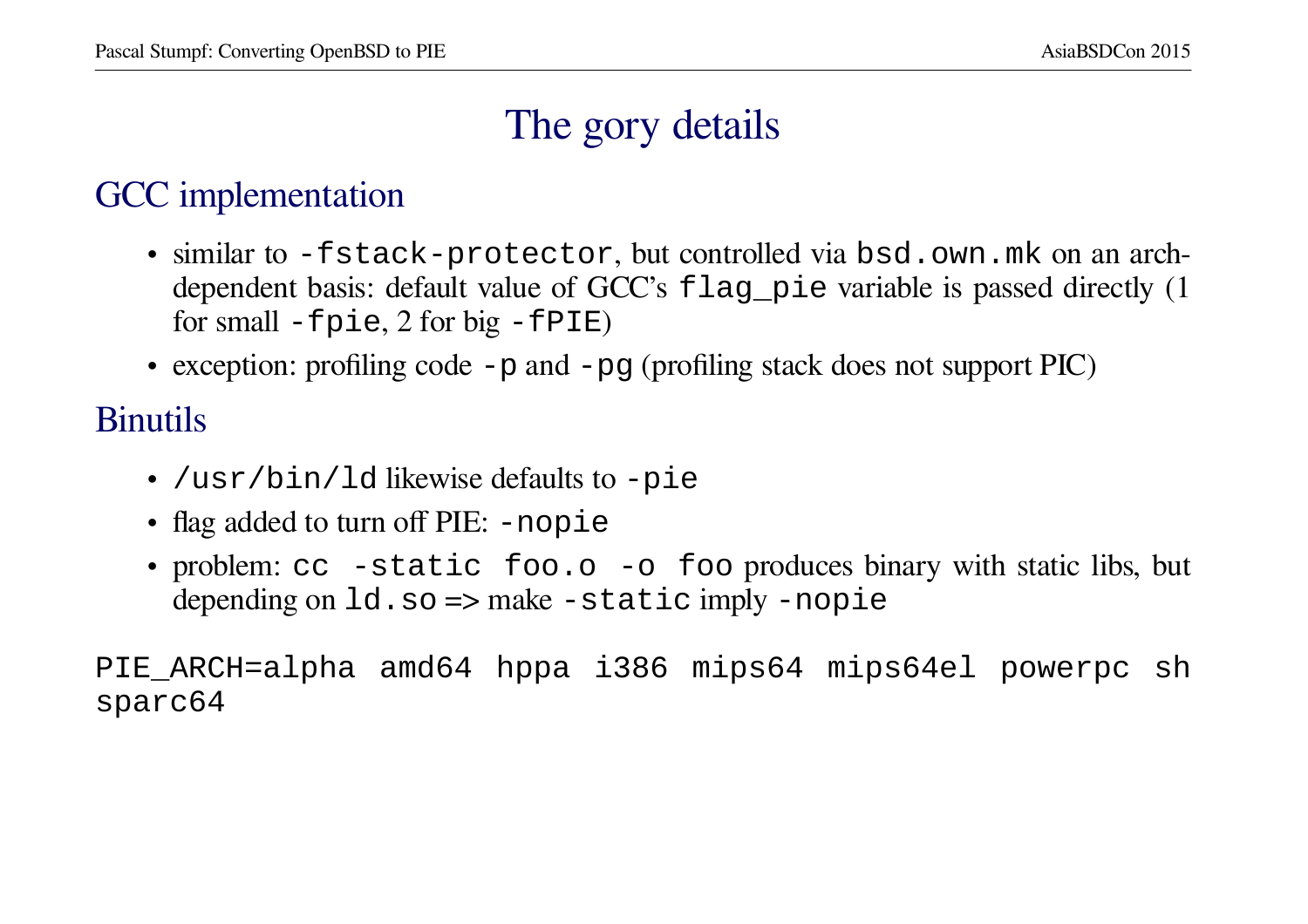### **Exceptions to default PIE**

- new knob NOPIE= to turn off PIE selectively
- for now, make LDSTATIC= imply NOPIE= (no static PIE yet)
- bootloaders & kernel: add -fno-pie/-nopie as unconditional flags
- GCC's PCH implementation breaks when brk/sbrk is at different address => NOPIE= (for details on the format, read  $\text{gcc/libcpp/pch.c}$ )

ramdisks

- adding NOPIE= to ramdisk build system is easy, but: still uses system libc.a (with PIE objects)
- PIE code is bigger  $\Rightarrow$  overflow on i386
- guenther  $\omega$ 's solution: use a linkmap ( $1d$  -M) to recompile only those objects with -fno-pie that are needed

 $\Rightarrow$  src is now ready!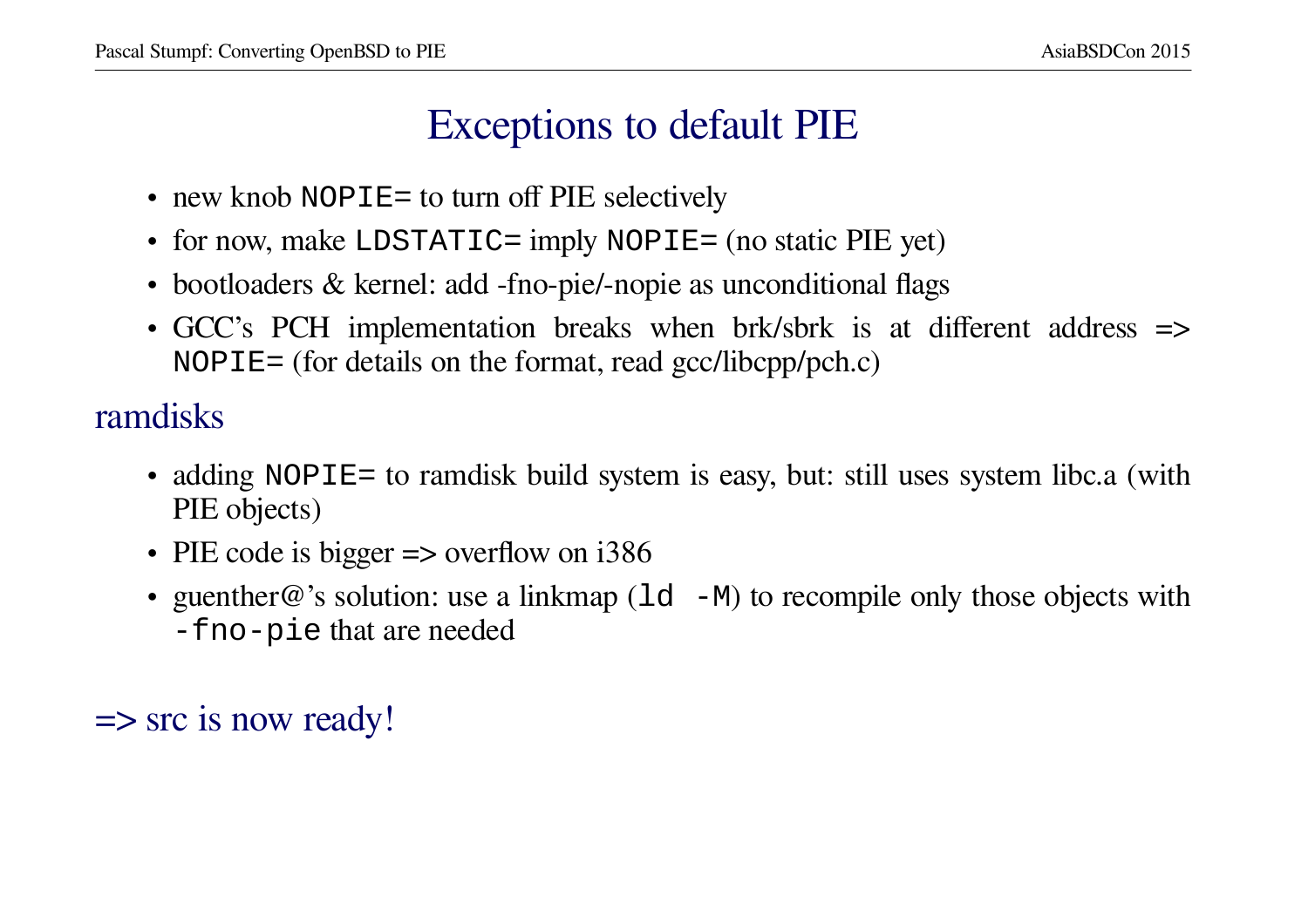### Problems in Xenocara

(intentionally left blank)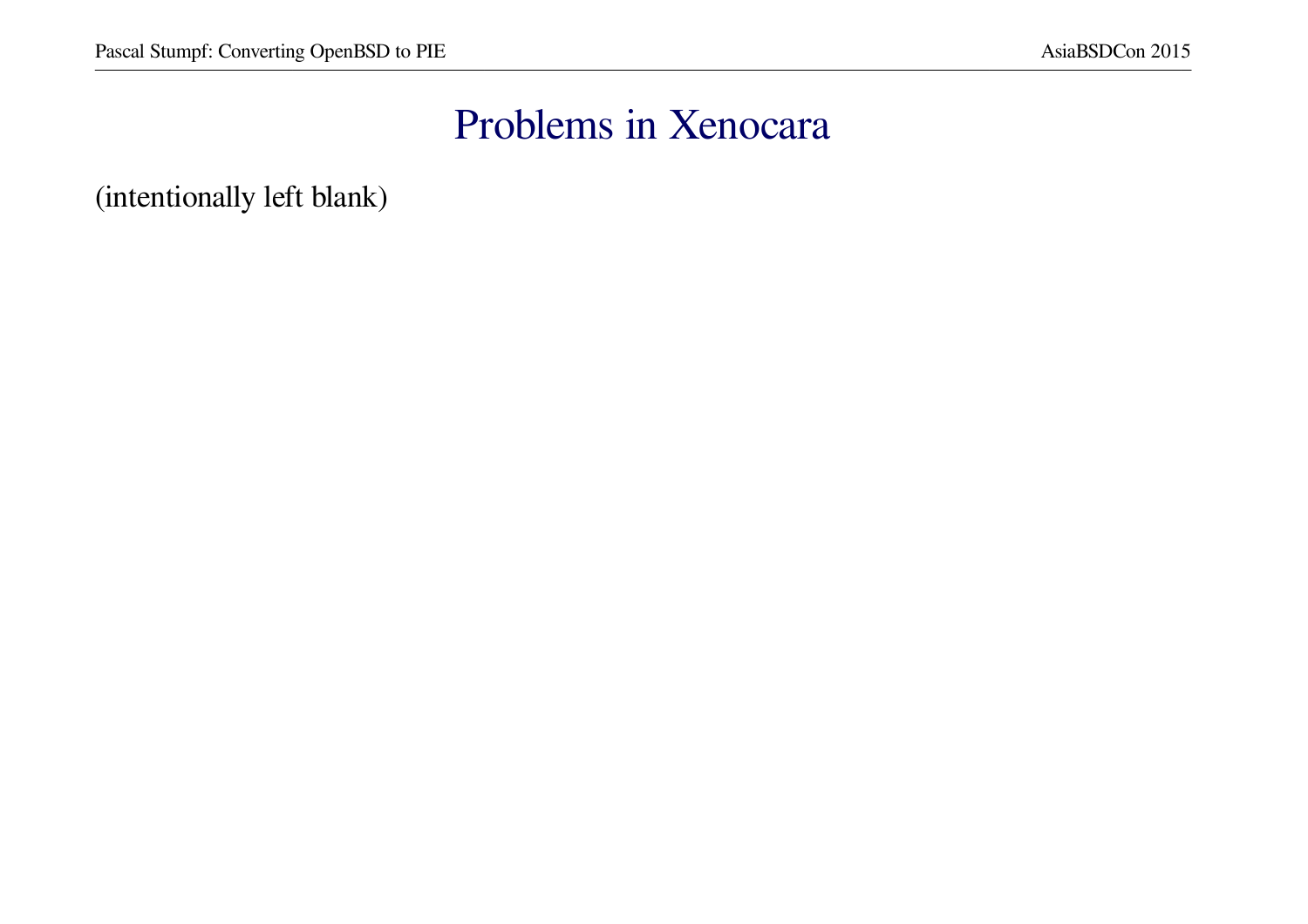### Problems in the ports tree

• over 9000 ports (7800 as of 5.3), very very few have had issues

### Compilers

- compilers that use the system linker are bitten by the  $-pi$  e switch
- some have support for PIE and can be converted similarly to the base compiler:<br> $\frac{1}{2}$ lang/gcc/\*, lang/gfortran, lang/g77, devel/llvm
- some do not and have to pass -nopie on every invocation:  $lang/fpc$ , lang/ghc, lang/gprolog, lang/sbcl

#### Bootlo aders and the like

• sysutils/grub, sysutils/memtest86+ need PIE turned off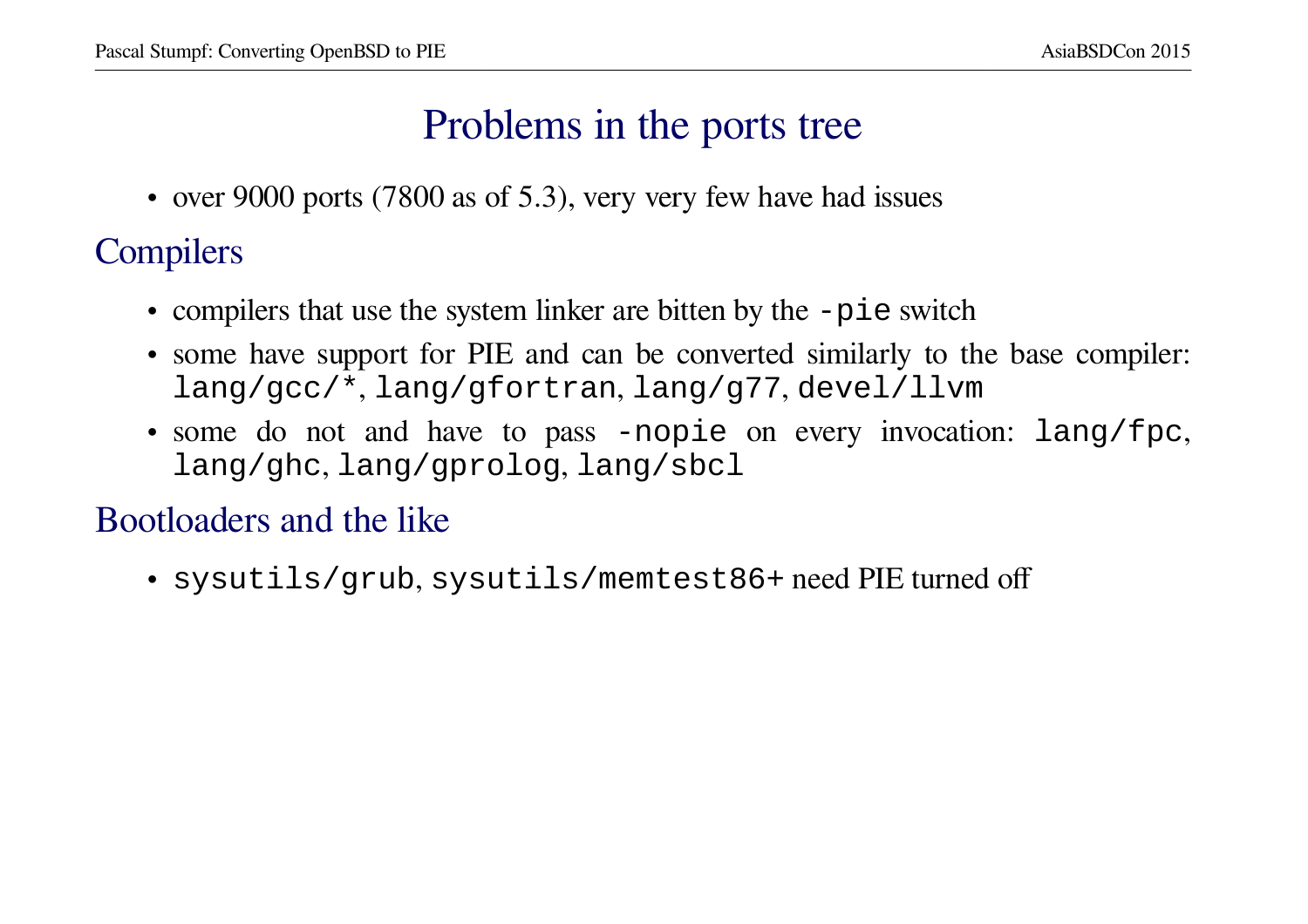#### Assembler

- assembler that tries to access a global symbol without GOT/PLT or clobbers PIC register  $\epsilon$ ebx (i386)
- non-PIC-safe assembler should be marked as such (builtin define \_\_PIC\_). DO NOT USE #ifdef \_\_OpenBSD\_\_ FOR THIS
- examples for \_\_PIC\_\_: emulators/xnp2, multimedia/avidemux, security/aircrack-ng
- some ports already have PIC-safe versions that just needed to be enabled: emulators/dosbox
- sometimes, it's easy to do yourself: games / 0 ad, games / megaglest (cpuid)
- PIE worsens register pressure on i386: some constraints imposed by inline asm can no longer be fulfilled (hello  $-FPIC$  ffmpeg)
- need to free up a register with  $-$ fomit-frame-pointer:  $x11/mplayer$ , emulators/mupen64plus/video-glide64, emulators/openmsx, graphics/rawstudio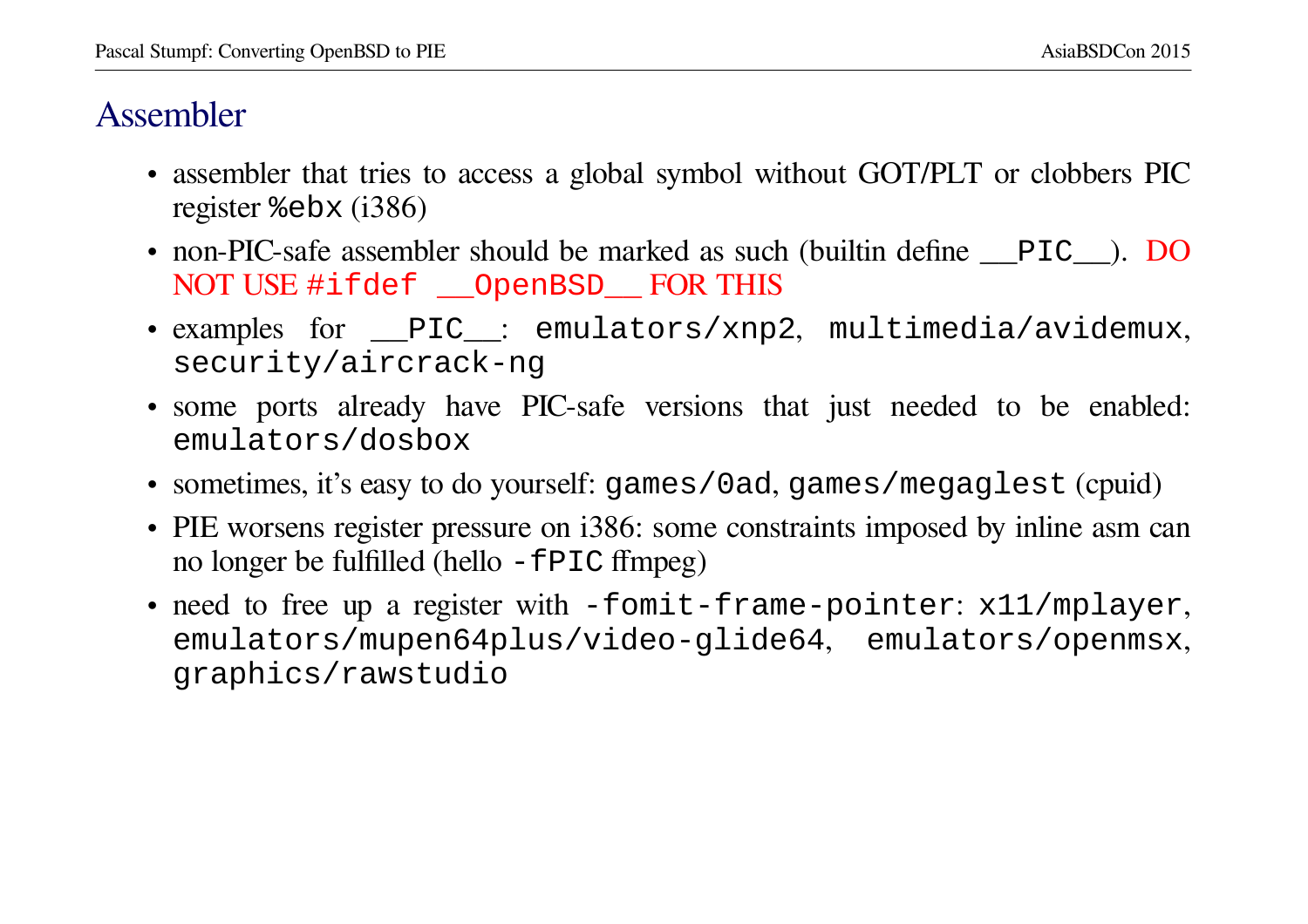# Ports (continued)

#### **Emacs**

• some software makes assumptions about the address space incompatible with PIE (in this case, dump/undump at build time)  $\Rightarrow$  big hammer: disable PIE

- ... and that's it!
- everything else just works<sup>TM</sup>
- the upstream ecosystem is ready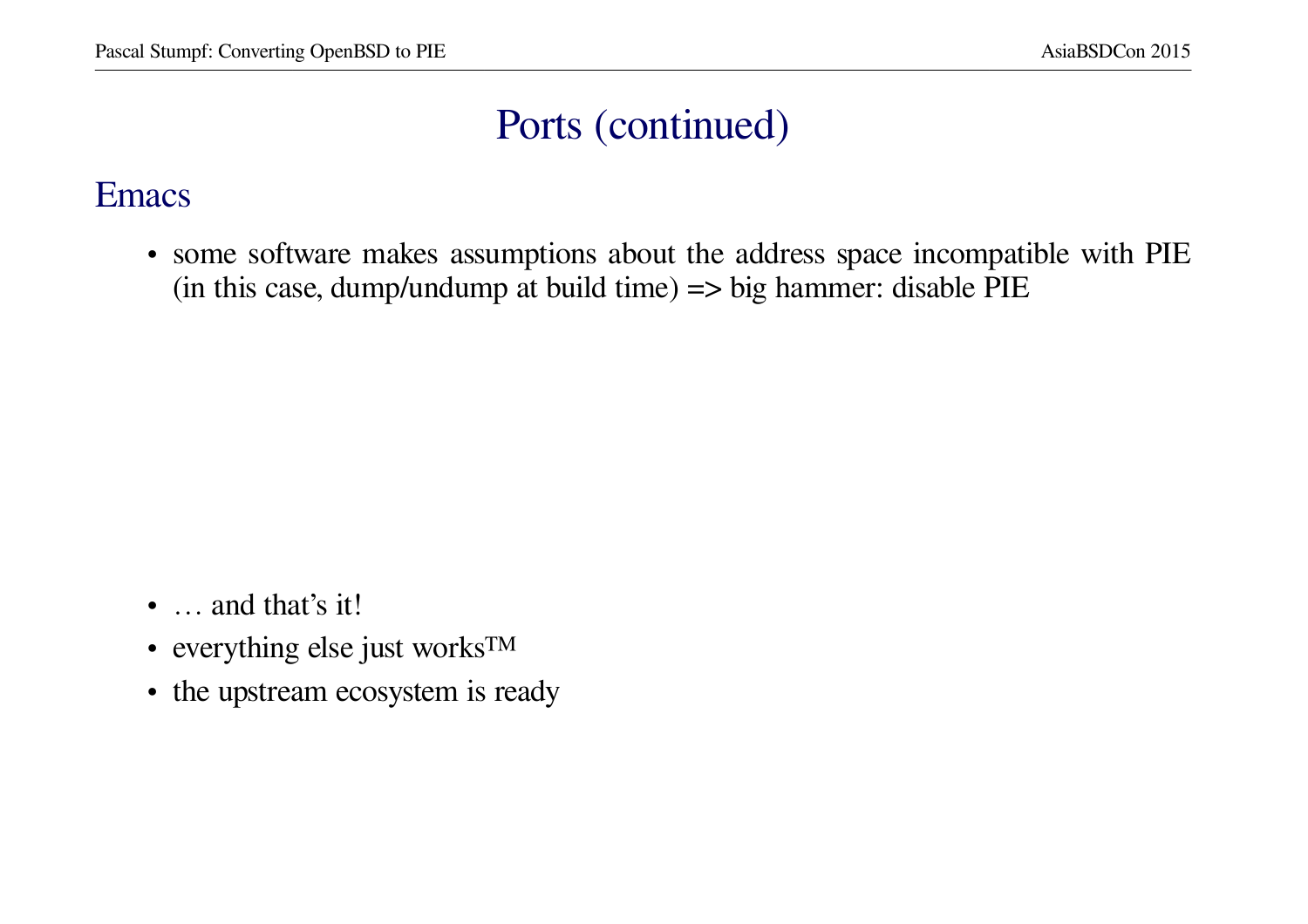### Performance

- yes, there is some overhead, and more on i386 because of register pressure, but:
- performance hit is never more than with PIC
- benchmarks often fail to take the reality of the software ecosystem into account:<br>most each is elready outsourced to shared libraries, without performance most code is already outsourced to shared libraries, without performance complaints
- case in point:  $bzip2(1)$ : horrible measurements of  $20\%$  performance loss on  $20\%$ i386, but:

```
/usr/local/bin/bzip2:
```

| Start | End                                      |  |              | Type Open Ref GrpRef Name         |
|-------|------------------------------------------|--|--------------|-----------------------------------|
|       | 000014512e900000 000014512ed0a000 exe 1  |  |              | 0 0 /usr/local/bin/bzip2          |
|       | 00001453df9db000 00001453dfdeb000 rlib 0 |  | $\sim$ 1     | $0$ /usr/local/lib/libbz2.so.10.4 |
|       | 00001453f7a79000 00001453f7f65000 rlib 0 |  | $\mathbf{1}$ | $0$ /usr/lib/libc.so.78.1         |
|       | 00001453ce900000 00001453ce900000 rtld 0 |  | $\sim$ 1     | $0$ /usr/libexec/ld.so            |
|       |                                          |  |              |                                   |

- all of the (de)compression code is already in a shared library.
- PIE has absolutely no effect on the real-world  $bzip2(1)$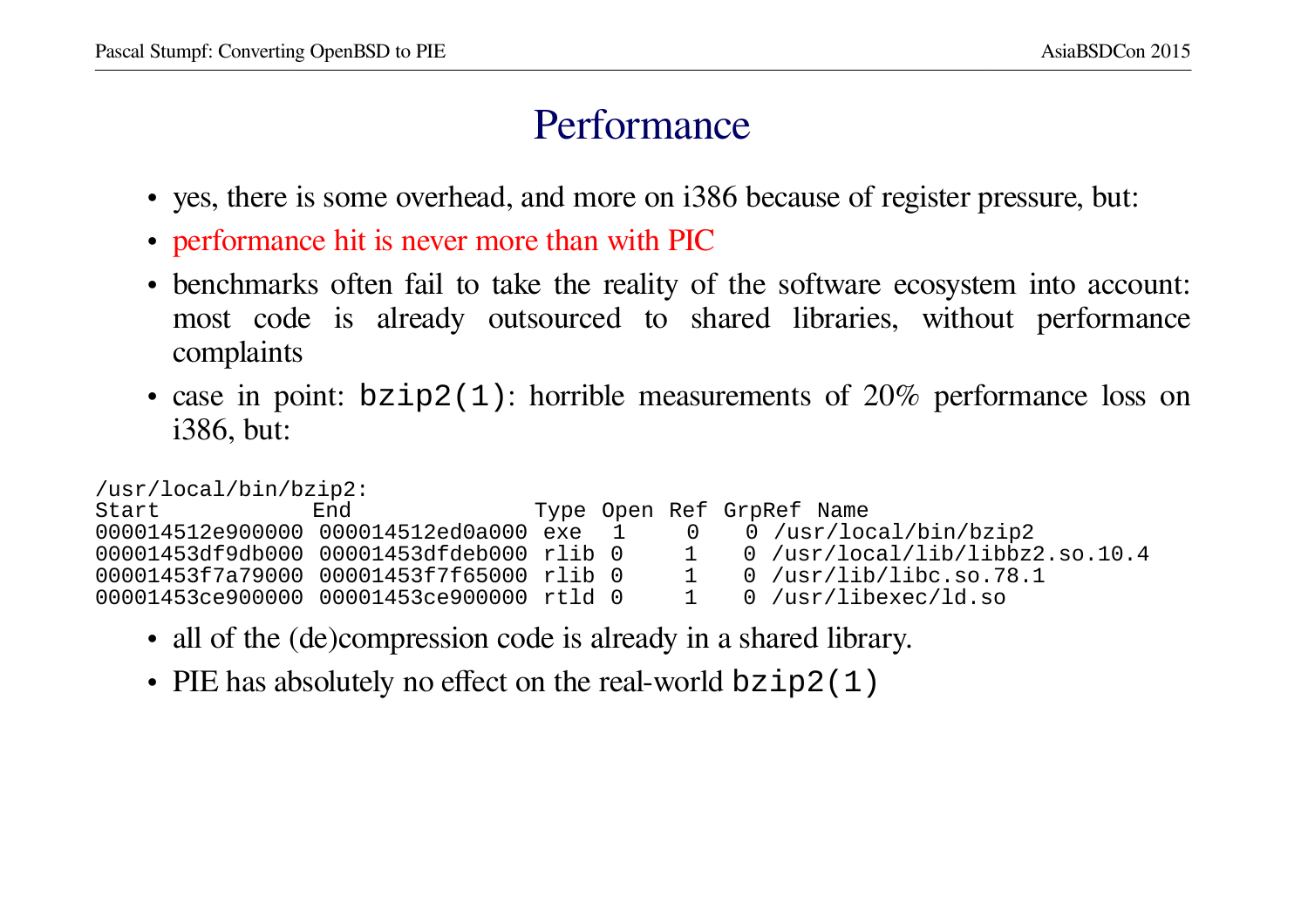### **Static PIE**

- static binaries (/bin, /sbin, some in /usr/bin) used as rescue binaries, must not depend on /usr/libexec/ld.so
- side effect until 5.6: code segment could not be randomised at all because static binaries could not do relocation
- affected programs: /bin/ksh, /sbin/iked, /usr/bin/ftp etc.:-(
- 1d. so itself already has code to self-relocate when loaded at a random position in memory
- bring \_dl\_boot\_bind() (MI) to src/lib/csu, call from MD code
- compiler modifications: need to use new rert0.0 when making static PIE (for now,  $-static$   $-pie$ )
- linker: create static PIEs with DYNAMIC flag set, but no P\_INTERP section
- kernel: needs to recognise this
- 5.7: every static binary except / sbin/init uses this, on every arch that supports **PIE**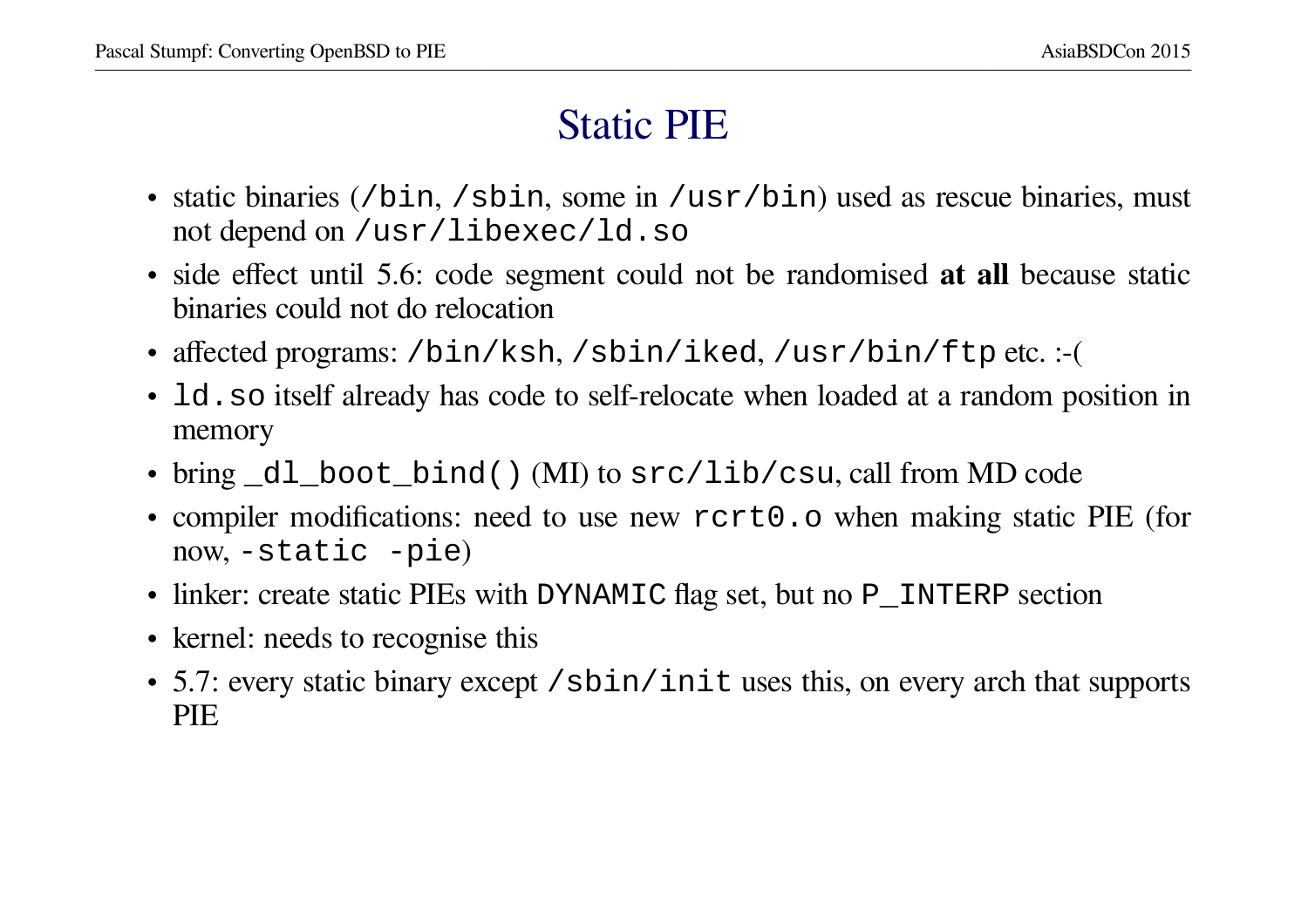### Other operating systems

#### Linux

- weak form of ASLR since 2.6.12, mostly enabled by default
- PIE as compiler default: Hardened Gentoo, Alpine Linux, OpenSUSE on its way (nice! :-) ); Android doesn't support non-PIE since  $5.0$
- others use a selective approach (Ubuntu, Fedora, Debian, Arch) for performance concerns

#### offset2lib

- unfortunately, the kernel implementation is lacking
- loads first object at random offset, then all other objects in sequence
- address leak in main executable reveals the whole address space
- details: http://cybersecurity.upv.es/attacks/offset2lib/offset2lib.html
- patch proposed by authors, but not merged: creates new zone for PIE randomisation.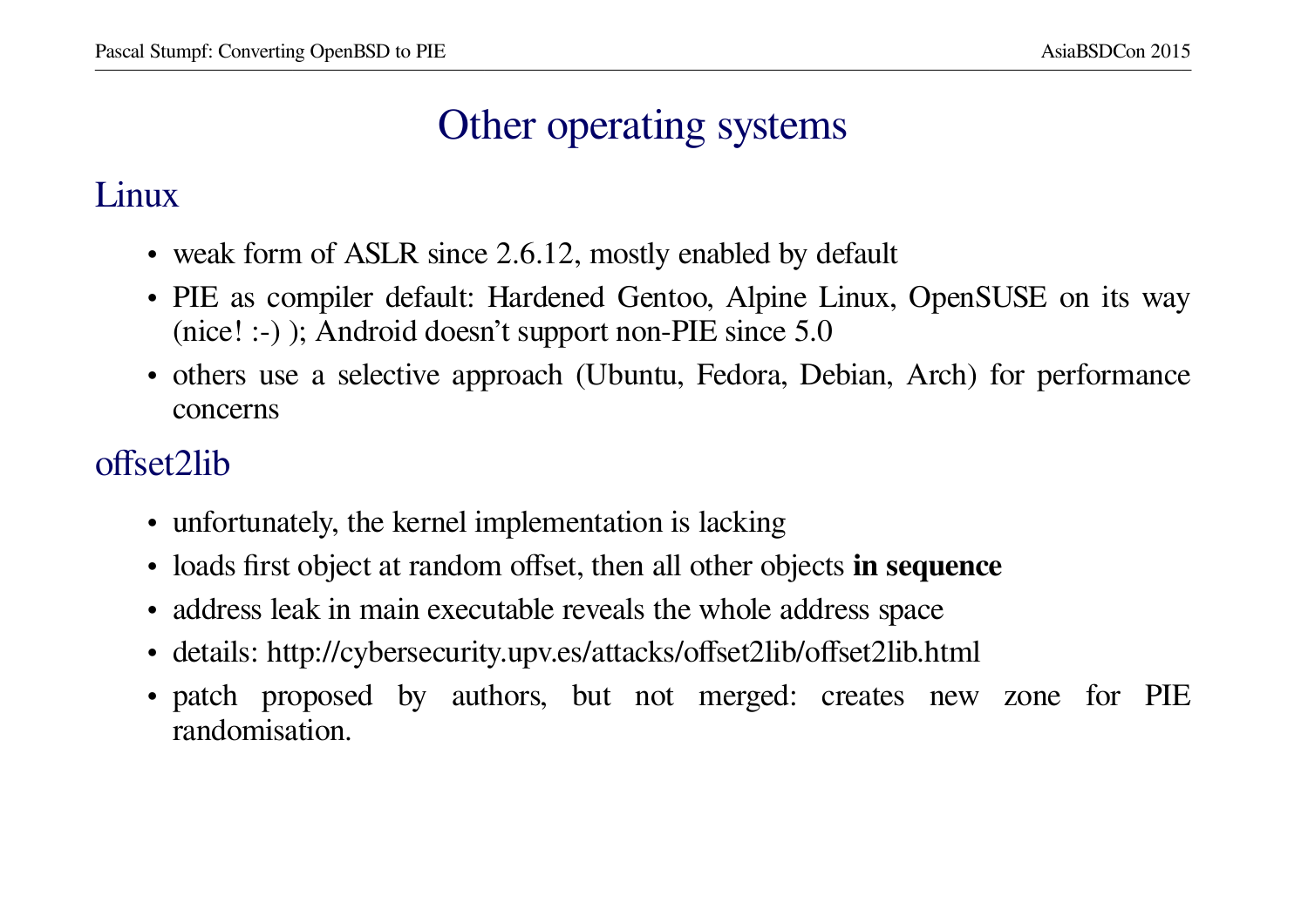#### 'PaX is the solution'

- distributions that use PaX: Hardened Gentoo, Alpine Linux (no wide adoption in mainstream)
- has been a patch for almost 15 years, never integrated in mainline (and never will  $be?)$
- exact opposite of OpenBSD's integrated security
- general knobbiness: paxctl(1) to modify a header in the binary that tells the kernel which protections to enable/disable
- these hacks are required to make applications behave: https://en.wikibooks.org/wiki/Grsecurity/Application-specific\_Settings
- Chromium:

```
$ paxctl -v /opt/google/chrome/chrome
PaX control v0.5
Copyright 2004, 2005, 2006, 2007 PaX Team <pageexec@freemail.hu>
- PaX flags: P----m-x-eR- [/opt/google/chrome/chrome]
         PAGEEXEC is enabled
         MPROTECT is disabled
         RANDEXEC is disabled
         EMUTRAMP is disabled
         RANDMMAP is enabled
```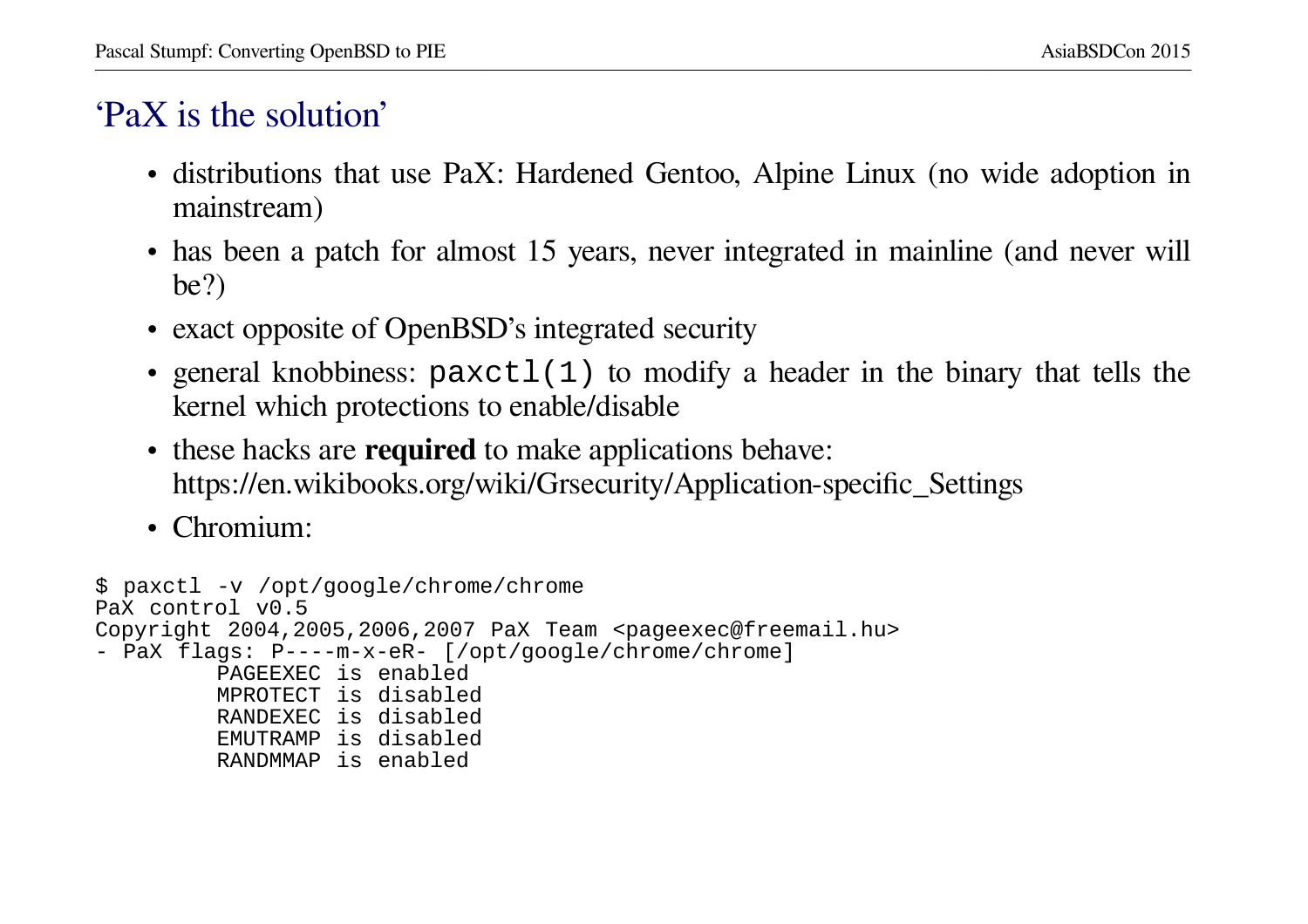# **FreeBSD**

- worse than Linux: no ASLR, totally predictable address space
- nudges in the right direction: kernel ASLR patch exists, but still under review: https://reviews.freebsd.org/D473
- some effort for default PIE in base, but devil is in the details:
- not implemented as compiler default, but flags passed from bsd. prog. mk
- result: huge problems with dynamic programs using static libs (non-PIE)
- please rethink; imagine the mess in ports!
- W^X? ('NX support' is NOT the same thing)
- library load order? rtld self-relocation?

# **OSS** upstream vendors

• many upstream projects want to enable PIE (GNU autoconf --enable-gcchardening): tor, gemu, pidgin ...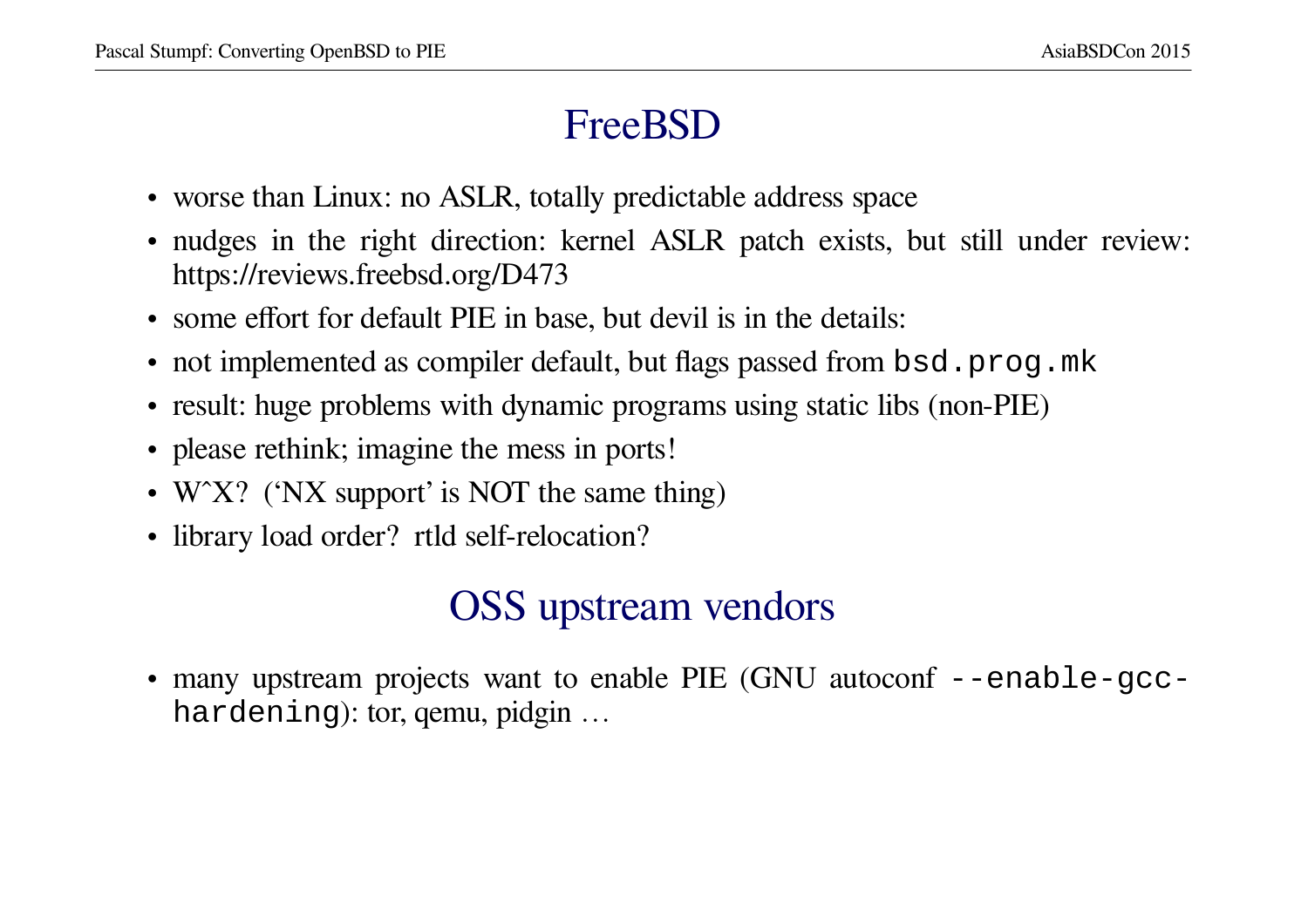### Windows

- Microsoft has gotten the message
- DEP since XP SP3, ASLR since Vista, /DYNAMICBASE compiler default since Vistal Studie 2010 Visual Studio 2010
- good responses to new exploits (e.g. heap guard pages, removal of address leaks)

# Mac OS X

- PIE by default since 10.7
- KASLR since 10.8: kernel location randomised on each boot
- weaknesses: libraries only re-randomised when software is updated or on reboot (prebinding), incomplete  $NX$  (only stack and heap)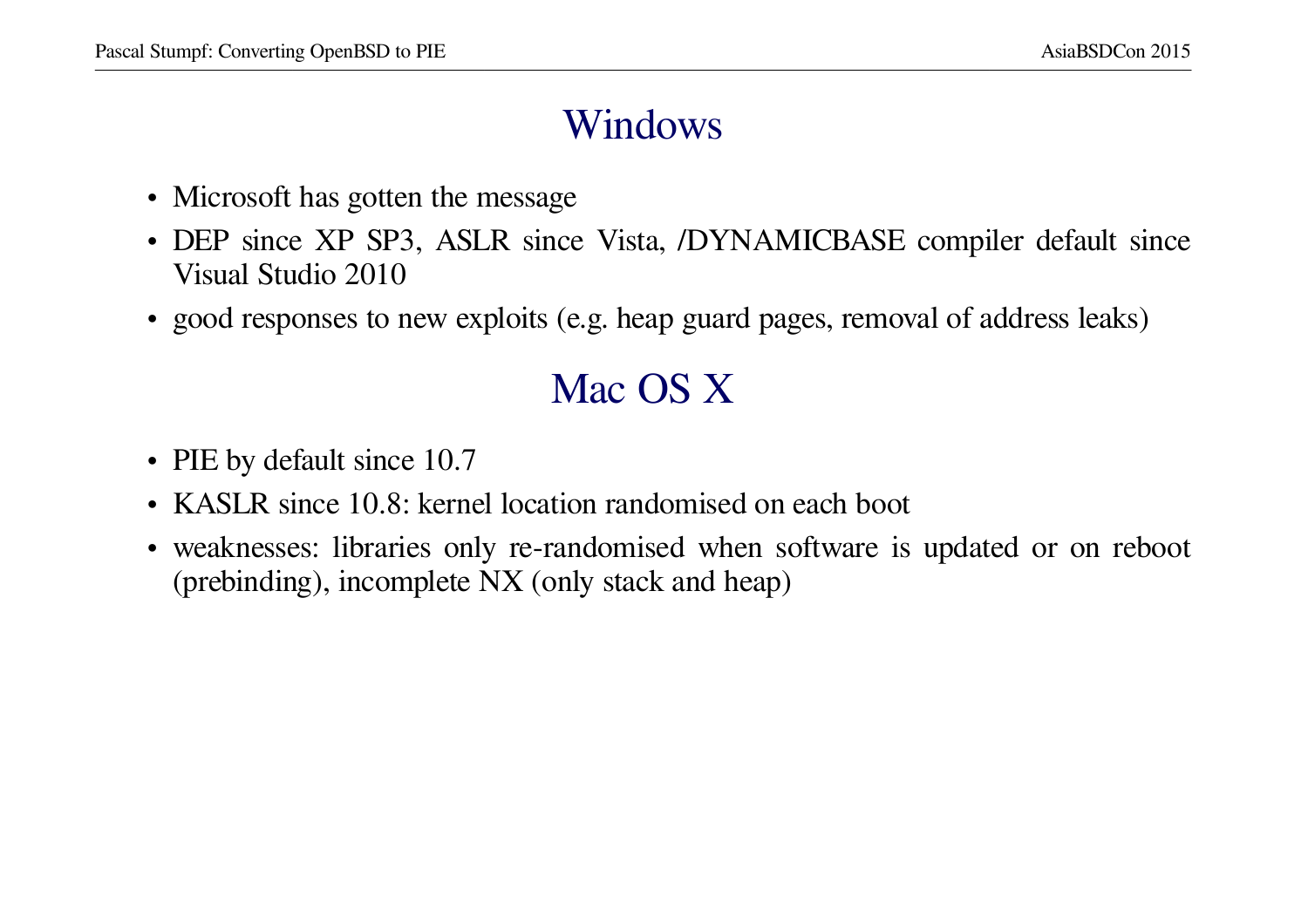# TODC

- binutils 2.17 for arm PIE support
- change cc -static default to static PIE
- $/\sin/\text{init}$  static PIE :-)

#### Future directions in ROP mitigation

- application to become defensive **ROP** writers need about (see OPENSSL\_indirect\_call function)
- BROP: Bittau et al., 'Hacking Blind': bruteforcing stack canary and ROP gadgets in forking daemons with ASLR and W^X enabled. remote root shell with vulnerable nginx/MySQL/yaSSL in 20min. => solution: fork + exec (OpenSSH)? too expensive for webservers? threads?
- gfree: eliminate gadgets in binaries
- $\bullet$  shuffle around .  $\circ$  files **inside** libraries/executables?
- control-flow integrity: next generation of mitigations, existing prototype for LLVM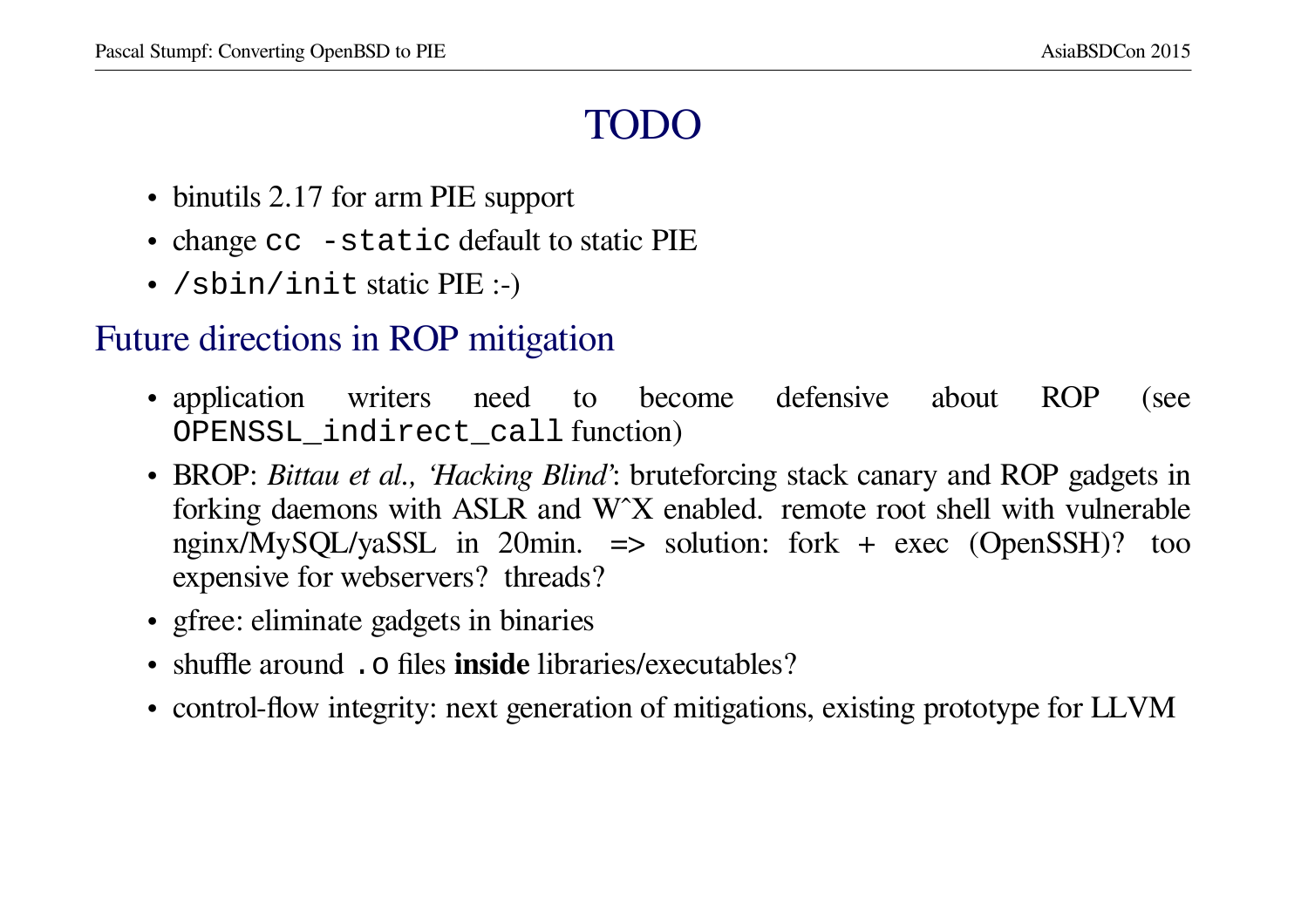### Conclusions

- default PIE is a necessary step in the ROP arms race
- · quirks have been worked out
- now OSS vendors need to catch up